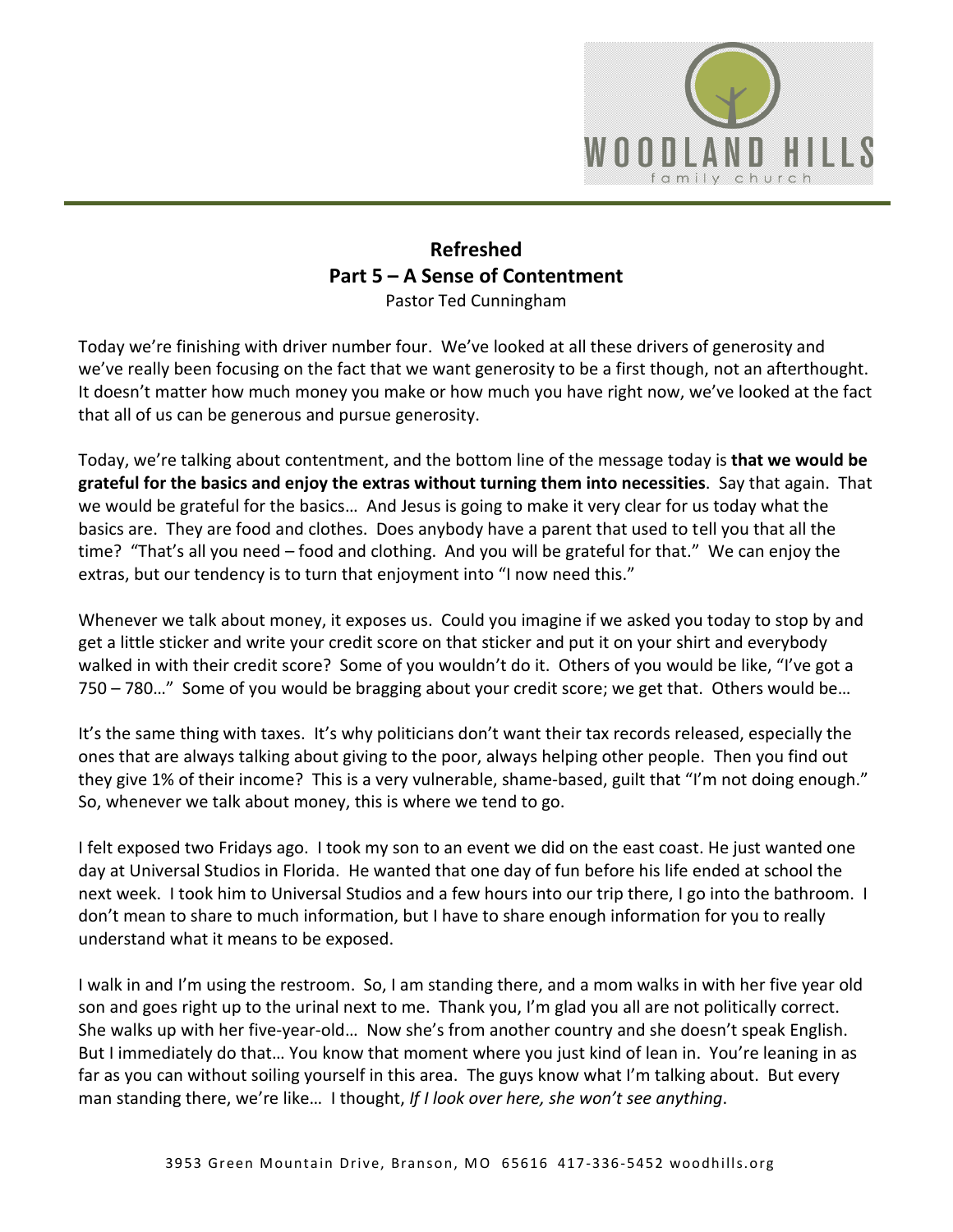No one is saying a word. She's helping her five-year-old use the restroom. I'm so embarrassed and I have to tell you, for almost my entire life, I've used the stalls. It's been in recent years that I've been brave and have ventured out to the urinals, but not anymore! I'm going back to the stalls until our country gets this whole nonsense thing figured out! As our friend, Paul Harris, says, "I don't mean to get in your business, but like I was telling the women in the restroom earlier… I said, 'I worry about y'all; there are a lot of perverts out there; you've got to be careful.'"

I'm shaky – what do I do? I'm not stopping. I could explain that to any of you later. The older fellows in here know what I'm talking about. But then I remembered something my friend Paul Harris taught me. I looked down, saw she was wearing flip flops and I realized I had the upper hand. She gets any closer and I'm splashing her. That is just going to happen.

Again, we want to welcome all of our guests to Woodland Hills Family Church and this may not be the church for you. Faith and Wisdom is literally right at the other side of our parking lot. I promise you they talk about money a lot more than we do. That's terrible. I said that on the podcast! Okay, so sorry about that.

I walked outside and Carson could tell something was wrong with me. He asked me what was wrong, and I said, "I can't talk about it right now. Let's just go. Let's get away from this woman." That was two weeks ago, and I've used the stalls ever since. That's true. I just felt violated, exposed.

This is going to be our fifth and final week talking about money. If you're just joining us, you can go back and catch all the other parts online, but I want to just kind of give you a refresher in our *Refreshed* series. We looked at the point we all have heard time and time again. **More money won't solve your problems**. This is why people who come into a lot of money and you're like, "How did that person, who signed a contract and made millions of dollars or won the lottery and come into millions of dollars, how in the world did they go bankrupt?" That's because more money doesn't make you a good money manager. It won't solve all your problems.

We fall into this line of thinking as well with generosity, and we learned early in the series that **more money won't make you a generous person**. We hear it all the time, "If I come into some money, then I will..." We used the illustration of when people say, "I love when an athlete buys a house for Momma. I would do that if I came into that kind of money." We encouraged you to start with buying Momma lunch. How much you have isn't the issue. It's are you a generous person, is generosity a first thought or an afterthought. In this community, we want to be known as a generous, life-giving church where giving and helping others is a first thought.

Across all incomes, whether you make \$30,000.00 year, \$300,000.00, or \$3,000,000.00 a year, a healthy relationship with money is driven by **what people do with what they have**. There are people in here that make six figures who feel as though they are struggling or surviving because they haven't done well with what they have. Yet, there are people in here who are living with a sense of abundance, with plenty, making \$30,000.00 a year because it's what you do with what you have.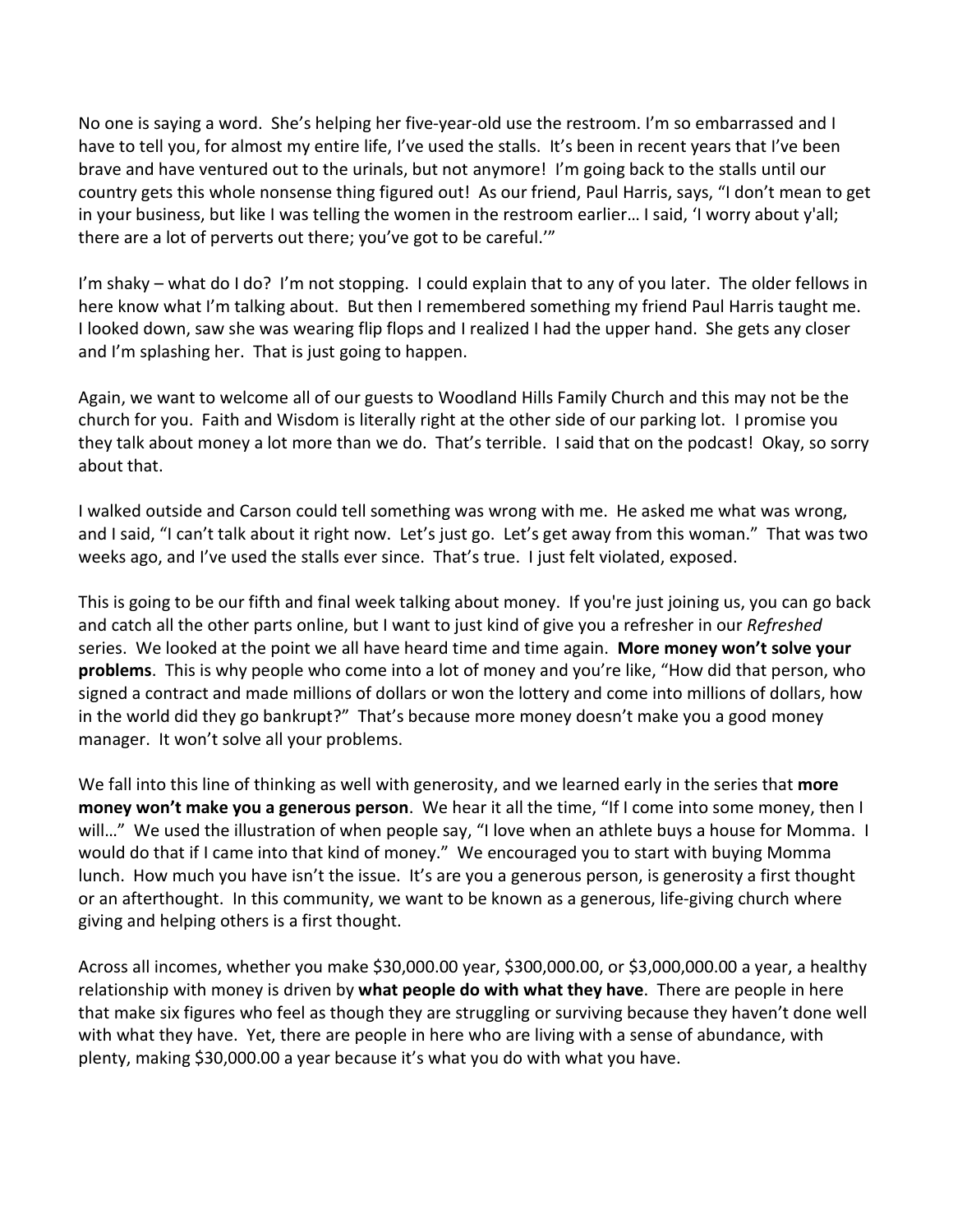Remember, we even used charts earlier in the series that showed when people hit around \$150,000.00 to \$200,000.00 a year in income, their giving, as a percentage of income, starts to go down. Generosity decreases the more you make. So, it's not about how much you make; it's an overflow of the heart.

Then we looked at the fact that **we can't afford a lifestyle that prevents us from helping others**. I hope when you gave this morning and you wrote a check… or some of you are giving online right now with a debit card. A generous person isn't writing a check for \$1,000.00 or \$500.00 or \$100.00 and thinking to themselves, *Oh, but you know what I could do with that?* A generous person has giving as a first thought and are so grateful…

We looked at the Macedonian church. Paul was in Macedonia, writing to the church in Corinth about an offering he was taking for the believers back in Jerusalem. We read about this in 2 Corinthians 8 -9. He said they had rich generosity, but they had extreme poverty. Out of their extreme poverty, they wanted to participate in the Lord's Service, the collection for the believers back in Jerusalem. Overflowing joy… When you give, a generous person is not thinking about what they could have done with that money.

Today, as we talk about contentment, we're really talking about a lifestyle that allows us to stay in the generous frame of mind. We often think about generosity as something that happens after abundance, after we've taken care of everything, we've gotten a lot of good stuff in our life. But generosity has a sneaky way of driving abundance when giving is a first thought. Jesus is going to teach us today and hopefully reframe a lot of our thinking around money and around giving. But generosity, first-thought giving, reframes our relationship with money. It says, "I'm going to earn, I'm going to give, I'm going to save, and then I'm going to spend." So, if your M.O. is to earn and then spend, allow the Holy Spirit to call you by name. Don't run from whatever conviction you may feel, but settle into it, sit in it for just a little bit, and pray and ask the Lord to give you discernment on spending decisions.

Again, you think parents have regrets about things that have happened with children, many of us have regrets on how we've dealt with money. The same thing we are going to say about parenting, we're saying today about money. Don't feed your regrets on how you dealt with money; start to make good decisions and ask Jesus to redeem your remaining days.

Jumping into Matthew 6, Jesus is going to tell us what the basics are. *[25](https://www.studylight.org/desk/?q=mt%206:25&t1=en_niv&sr=1) "Therefore I tell you, do not worry about your life, what you will eat or drink…"* I spoke with a friend this morning who was worried about losing their job. They're worried about it and they even used this comment about going on food stamps. "I don't want it to happen." I told my friend multiple times, "I know your work ethic and you're the type that's going to get any job until the perfect job comes along." He's not one of those that sits at home and does nothing, waiting for the perfect job. He's going to work; he's going to provide for his family.

It's interesting, as we see what the basics are today, I want to see if you observe this in the text as well, but there's something missing that maybe you and I would consider a necessity, but it's not what's in Jesus is teaching. "…*or about your body, what you will wear. Is not life more than…"* And here are the necessities, the basics that we should be grateful for: *"…food, and the body more than clothes?"* He goes on and he's going to start asking some questions. *[26](https://www.studylight.org/desk/?q=mt%206:26&t1=en_niv&sr=1) " Look at the birds of the air; they do not sow*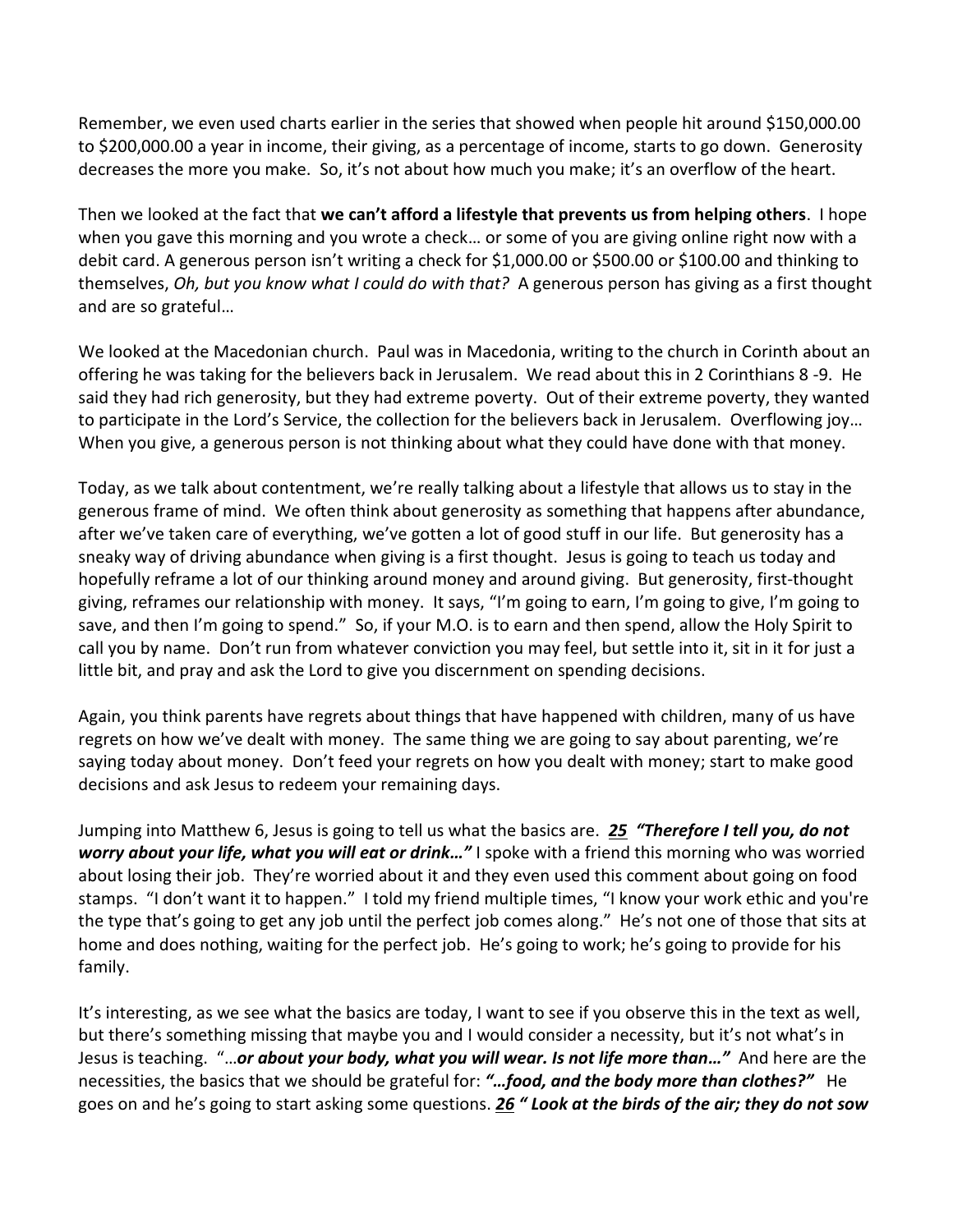*or reap or store away in barns, and yet your heavenly Father feeds them."* Now this is for all of you who are animal rights people that take it just too far. It's not the main point of the text, but I just want to throw it in there because Jesus is saying it, *"Are you not much more valuable than they?"* More valuable than a bird? And the answer us yes! That's not a republican point of view; that's Jesus. God did not give you his Spirit to bring you down to the level of an animal. Man has been given dominion over the animals to care for the animals.

Yesterday, a guy came up to me in Phoenix. He was at a marriage conference, which no man really wants to be at a marriage conference. He goes, "I liked it." I always start off with a story of Carson and I hunting and him shooting a deer, and I always show a picture of this deer. Whenever I get to the east or west coast, I'm always nervous about showing a picture of a dead animal. You get people gasping at the pictures. Then you tell them, "Hey, we released the deer in a forest preserve after we took this picture." But he came walking up to me in his Bass Pro hat and said, "Man, I was dreading the weekend, but when you started right off with killing stuff, I knew I was going to have a good time." You're more valuable than animals. And the Lord takes care of the animals.

*[27](https://www.studylight.org/desk/?q=mt%206:27&t1=en_niv&sr=1) "Can any one of you by worrying add a single hour to your life?"* Muriel, Pat Kershaw's mom, passed away years ago, but whenever I would teach about worry in our church, she would come up to me and she'd say, kind of seriously, but she was joking. She'd say, "Will you stop telling me not to worry." She's 93 years old. I go, "Why can't I tell you not to worry." She'd say, "Because everything I worry about never happens. There is great value in worrying." That's a true story. But you can't. Worrying is not going to increase your… I'd say if you've got time to worry, you've got time to work.

*[28](https://www.studylight.org/desk/?q=mt%206:28&t1=en_niv&sr=1) "And why do you worry about clothes? See how the flowers of the field grow. They do not labor or spin. [29](https://www.studylight.org/desk/?q=mt%206:29&t1=en_niv&sr=1) Yet I tell you that not even Solomon in all his splendor was dressed like one of these."* It's taken care of. *[30](https://www.studylight.org/desk/?q=mt%206:30&t1=en_niv&sr=1) "If that is how God clothes the grass of the field, which is here today and tomorrow is thrown into the fire, will he not much more clothe you—you of little faith?"* 

*[31](https://www.studylight.org/desk/?q=mt%206:31&t1=en_niv&sr=1) "So do not worry, saying, 'What shall we eat?' or 'What shall we drink?' or 'What shall we wear?'"* Have you seen what's missing from this list? The Son of Man who had no place to lay his head. Housing is not on this list. That's interesting to me. It's food and clothes. Our parents usually added that. "You should be grateful for the food I put on your plate and the roof over your head. You don't need nothing else!" *[32](https://www.studylight.org/desk/?q=mt%206:32&t1=en_niv&sr=1) "For the pagans run after all these things, and your heavenly Father knows that you need them."* 

I'm looking around at a group today, knowing that you are in a community that loves and cares for you. I can guarantee you there's not one person in here or at 8:30 or 11:30 that's going to miss a meal today. And if you are, we give you opportunity at the end of the service to come down and meet with someone from our prayer team to allow us to help you get that meal. That's the Lord providing for you through his people. So, worrying isn't accomplishing it. Working and seeking help and going after it… **The bottom line of contentment is trusting in the Lord, putting our faith and trust in the Lord.** 

*[33](https://www.studylight.org/desk/?q=mt%206:33&t1=en_niv&sr=1) "But seek first his kingdom…"* Make your fist thought be his kingdom. We get a lot of songs, a lot of podcasts, a lot of blog, a lot of people today that it becomes all about us, and taking care of ourselves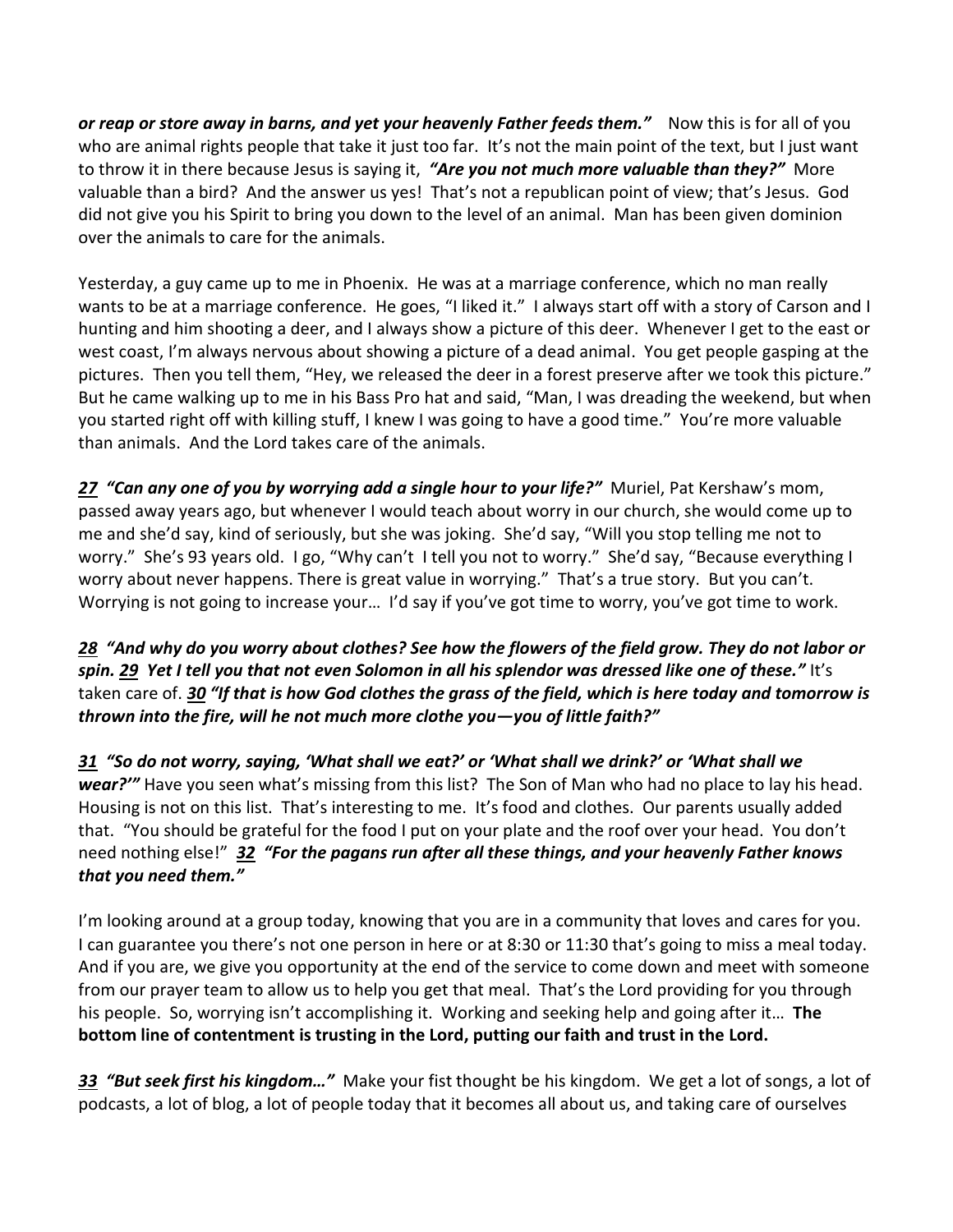and learning about ourselves and focusing on ourselves, but this is not what Jesus teaches. You focus on the kingdom, think about the kingdom, serve the kingdom. You're dealing with money issues and you've been selfish or stingy your whole life? Why don't you flip that around and make generosity a first thought and tomorrow wake up, not thinking about what extras you can get, and you find a way to help somebody. Don't allow your lifestyle to keep you from helping other people.

*"…and his righteousness, and all these things will be given to you as well. [34](https://www.studylight.org/desk/?q=mt%206:34&t1=en_niv&sr=1) Therefore do not worry about tomorrow, for tomorrow will worry about itself.*" Again, Jesus is not saying don't plan; we've read this; we are to save. We're to put something away for a day where we can't work like we're able to work now, but scripture calls us also to not be hoarders. So, yes, plan for retirement; there's nothing wrong with that. Don't trust in your retirement. Don't put your hope in your retirement. Your hope is in the Lord. *"Each day has enough trouble of its own."* This is why we're doing a parenting series. Each day has enough trouble of its own. And we've got a lot to put in today and we should be seeking the kingdom today.

The bottom line of contentment is **trust in the Lord with all your heart**. When you practice this, it's going to flip everything about how you've been dealing with money around. When you make generosity a first thought rather than an afterthought, when you put it at the beginning rather than at the end… "I know my basic needs are going to be met. I'm going to be grateful." I would encourage all of you to pray before your meals. When we pray before a meal, our family is saying, "Thank you, Lord, for this. You provided it. You were the one that has provided this meal for us."

I grew up in a home where we prayed before every meal, in public and in private. I still continue that with my family today. It's just recognizing who provided this for us. I'll be grateful for that and I'll enjoy the extras. We're sitting in a congregation today with people who have a ton of extras. We can enjoy that. We can enjoy the fruit of our labor, however, the mistake we make is when we turn those extras into necessities. Enjoy what we've been given, don't turn them into necessities.

This is why Paul says this to young Timothy. He talks about godliness with contentment. 1 Timothy 6 – *[6](https://www.studylight.org/desk/?q=1ti%206:6&t1=en_niv&sr=1) But godliness with contentment is great gain.* Seeking the Kingdom of God, trusting in the Lord with all your heart is great gain*. [7](https://www.studylight.org/desk/?q=1ti%206:7&t1=en_niv&sr=1) For we brought nothing into the world, and we can take nothing out of it.* 

Jim Sedlacek, an elder at our church, went to be with the Lord this year. He and his wife are both now with the Lord. I remember when they were moving from Branson to Phoenix. He invited us over to his house. I had no idea what we were walking into. He had a very nice home on the lake. I don't know how many of you have parents that when you visit your parents now, you leave with boxes of stuff. Is that going on for anybody right now? I think I've been seeing this more and more. The older you get, the less stuff you want to take care of. So, you go to your grandparents' and they have two or three things, total. They have the coffee pot, the table, the bed… "What else do you do around here?" "I sit here and drink coffee, I sleep over there; that's really how my life has wound down."

That's where Jim was at. We walked into his house and I'm not kidding you, he said, "Take anything you want. I don't want to take any of this stuff to Phoenix." You could see that he was so tired of it. We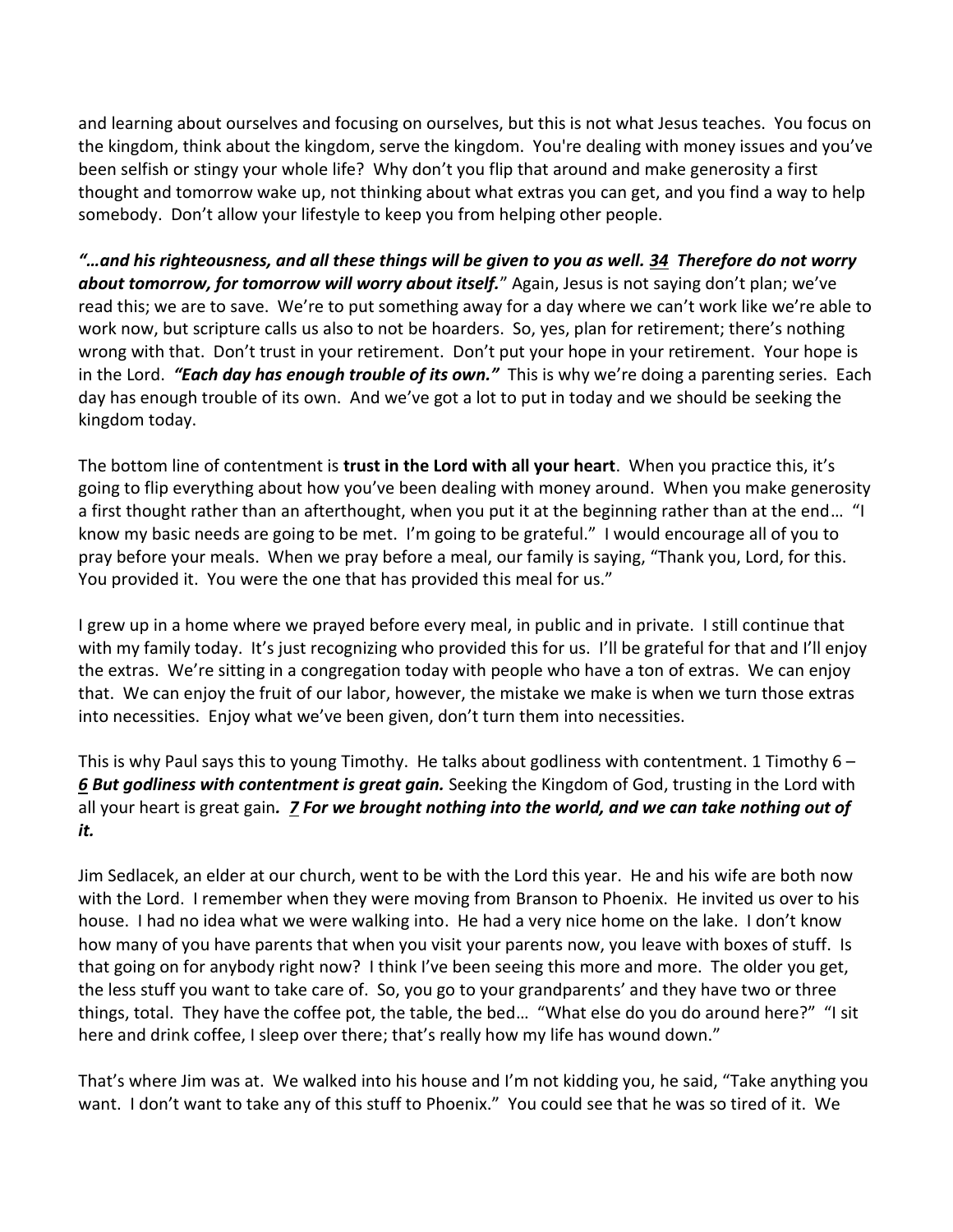took a gumball machine. It was kind of comical. The gumball machine had gum in it from 1976. But when I picked it up and I shook it a little bit, it was full of change. I go, "Jim, do you want the change?" He said, "No, I don't even want the change. Take the whole thing." We could never find the key, so we have a gumball machine with millions of dollars' worth of change in it. Now people will be breaking into our house, looking for the gumball machine.

As Jim approached his last weeks and months upon this earth, he just wanted to be with his family. Stuff meant nothing to him.

 *[8](https://www.studylight.org/desk/?q=1ti%206:8&t1=en_niv&sr=1) But if we have food and clothing, we will be content with that.* And all the parents said… amen. *[9](https://www.studylight.org/desk/?q=1ti%206:9&t1=en_niv&sr=1) Those who want to get rich fall into temptation and a trap and into many foolish and harmful desires that plunge people into ruin and destruction.* Many of you are at that place. Your love of money… you're making giving an afterthought… and for some of you, it's a nonthought; it doesn't even cross your mind, not even on your radar. Remember we said we know people that are making well into the six figures who say, "I'm surviving or struggling," and people making \$30,000.00 to \$40,000.00 a year who say, "I've got plenty." If you are in that ruin and derstruction right now, you can rebuild. You can confess before your Father in heaven the way you've handled money up to this point and start fresh. I encourage you to read what you can. I encourage Dave Ramsey's Financial Peace University. I encourage you to read his stuff. I encourage you to get counseling. We have counseling available here at our church. If you are in ruin and destruction, we want to help.

*[10](https://www.studylight.org/desk/?q=1ti%206:10&t1=en_niv&sr=1) For the love of money is a root of all kinds of evil.* That's a very important theological point to make here. Money is not the root of all evil. It's become a Christian cliché. People will post it online. Money is not the root of all evil. The *love* of money, the *pursuit* of money that brings people to ruin and destruction, that is evil, that is what brings a person down. If you have plenty in here, you can enjoy that, but be a generous person. Don't keep going after it for the sake of just yourself. *Some people, eager for money, have wandered from the faith and pierced themselves with many griefs.*

We've been talking about the scarcity mindset and the abundance mindset. Remember the scarcity mindset is "There are not enough opportunities out there, so I have to get it for me and push everybody else aside." "There are not enough promotions out there or raises out there or money out there." "There aren't enough tourists out there, so I don't want them going to that show or that attraction; I want them coming to ours." That's the scarcity mindset. There's not enough to go around. So, you can't celebrate when someone gets a promotion at work because you're like, "Well, they got the only promotion."

No, there are plenty of promotions. There are plenty of jobs. There is plenty of money. That's the abundance mindset. I can celebrate when the boss gives you recognition because there's plenty of recognition to go around. There's plenty of money. There's plenty of tourists. By the way, there are millions of tourists that have never even been to Branson. The abundance mindset says, "Wow, let's think about that. We can have way more than the tourists we have now." That's the abundance mindset.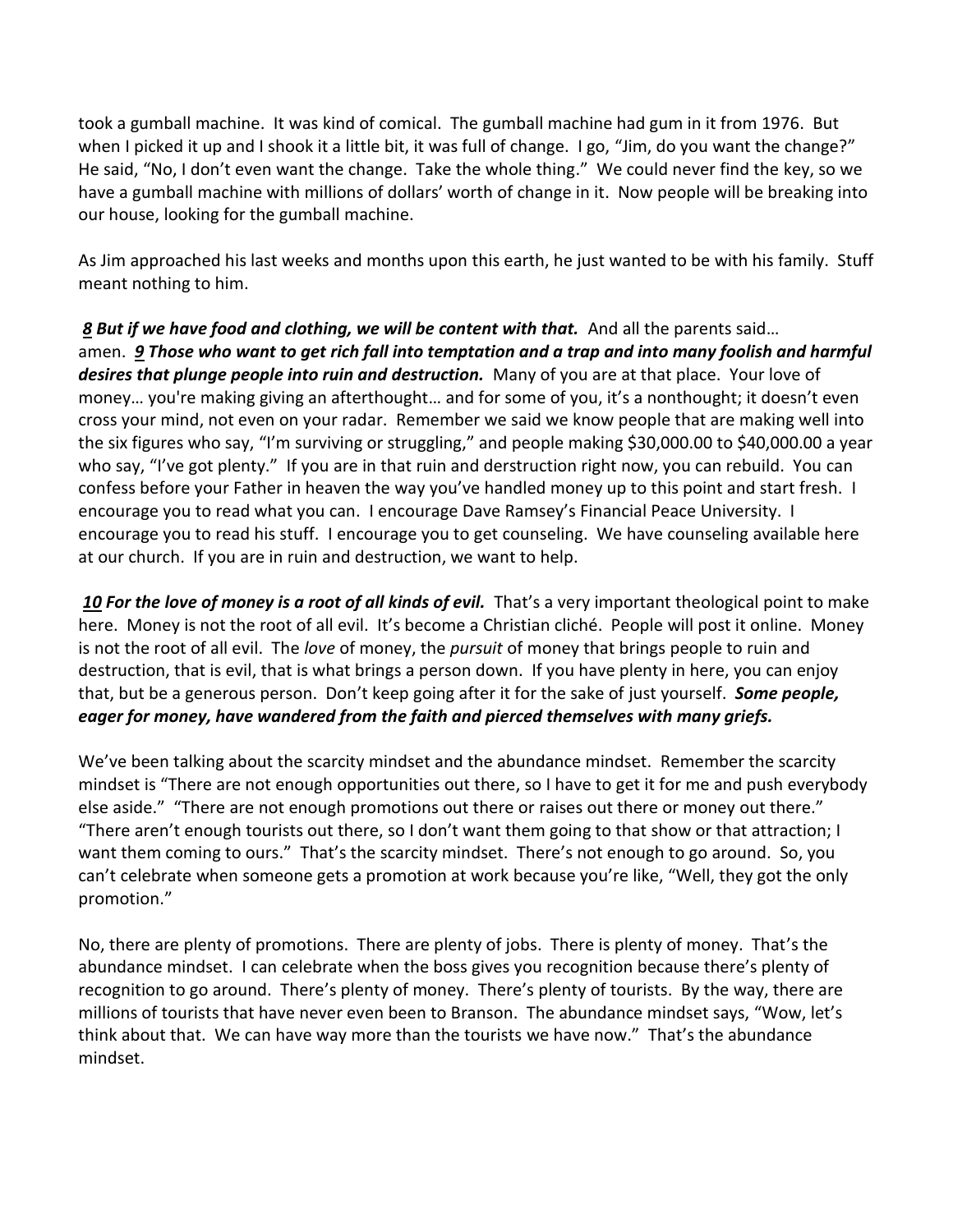Now, to put it in the context of contentment, the scarcity mindset is people overspending because they say, "I need more. I don't have enough, so I will use this credit card to get me on that vacation. I will get that car that I know I can't afford, but I'm going to go ahead and loan this massive amount out."

The abundance mindset says, "I have plenty. I have more than I need." This is that surplus mindset that says, "I've been so blessed I want to help other people; I want to give it away." Just like generosity has a sneaky way of driving abundance, generosity or first-thought giving has a way of keeping us within our means. When we give first and then think about the other stuff, when we seek His kingdom and His righteousness, and it's a first thought in our life and our trust is in the Lord, we almost get giddy about giving and helping other people. That giddiness would be called overflowing joy.

What we want to do in the few minutes we have remaining is give you ten practical ways that you and I can be grateful for the basics – food and clothing – and enjoy the extras without turning them into necessities. Does that sound like a plan?

**1. Make a list of things I want but don't need**. Fun thing that you can do as a family. You write this out. Our family has a list, but it's not written down. We talk about this imaginary list all the time. On my list is a golf cart. I want a golf cart. Do I need a golf cart? The seniors are like, "It depends; are you walking to the mailbox." I am. I want to drive to the mailbox. It's like 70-80 feet from our door. Do I need a golf cart? No.

Amy and I have been watching this couple on social media. I watch their videos because they are a young couple, millennials. They're a cool couple. They're graphic designers who decided to live, for the last four years, out of their Toyota, Tacoma. Everything they own… They have a cap on the Tacoma. They have a bed back there. Everything they own is in the Tacoma. I want to do that so bad.

Even last night on the flight home, I looked at Amy and I go, "Man, let's do this. Let's live in the Tacoma."

Amy's like, "Where do they go potty?"

I go, "Outside."

"Do they have a shower?"

"No shower. No air conditioning."

She's like, "You want to live in a van down by the river, you can go do that on the weekends, but I'm staying home with the bathroom."

We're constantly talking about the things we want. I was thinking we need a generator. Well, we don't need a generator. I want a generator because I don't want to be without power for 30 minutes. Have you ever had that moment? What are we, pioneers? We have modern electricity, why are we reading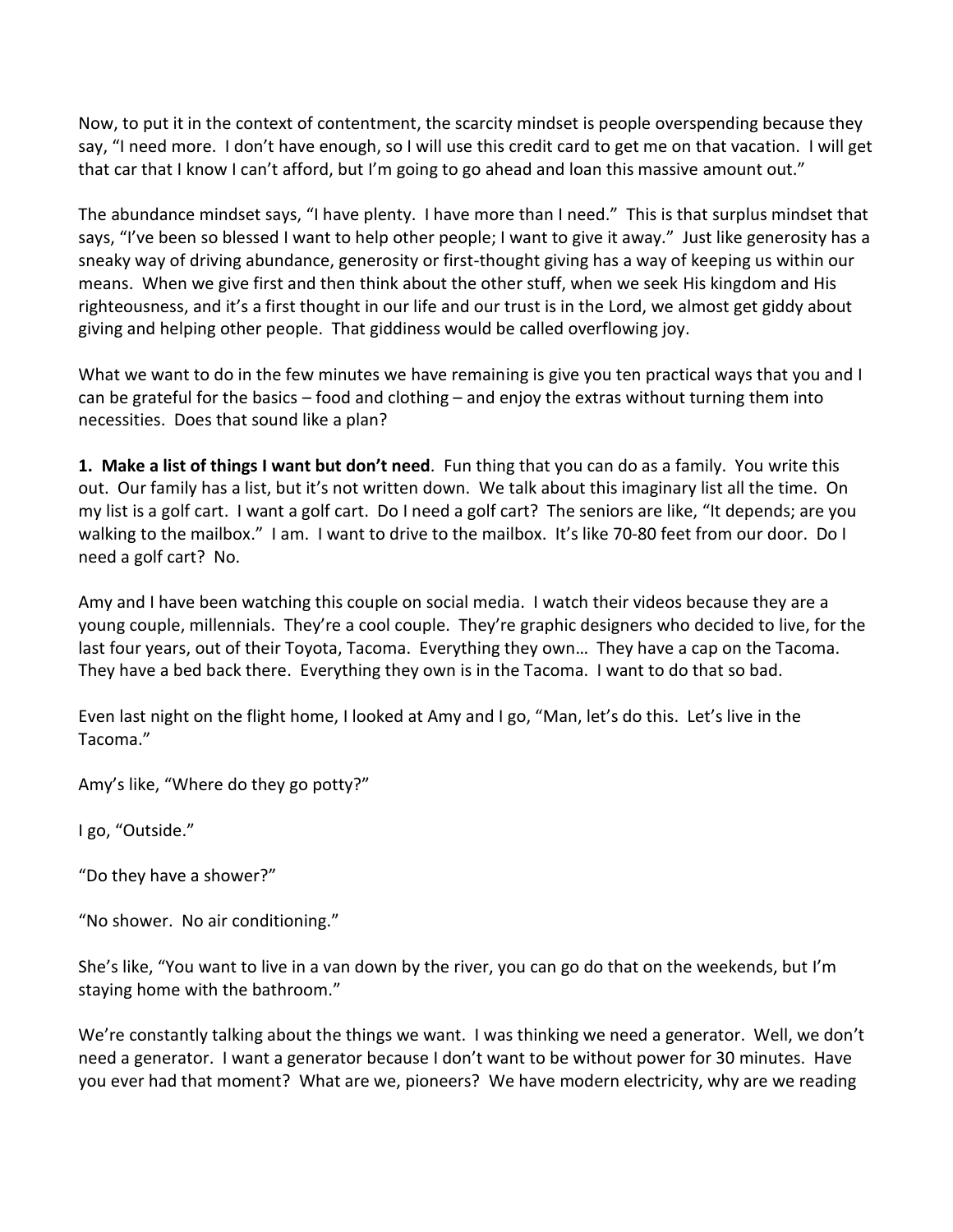with candles. It's so funny how we're all so plugged in with technology and we turn into Little House on the Prairie. You should read books when the power is on too.

**2. See how long you can make something last**. And all the old people said… Amen. Yes. My parents have things older than me. I'm 45 years old. We're going to have some fun with this today. I'm going to give out an O'Reilly gift card. Sing it with me. "O, O, O, O'Reilly… auto parts." I want to give this away in this service to the person who has the most miles on their car. We're going to see if you can beat the last service. I don't think you can. I was blown away in the last service. If you have more than 100,000 miles on your car, would you please stand and remain standing. Look, they stand with great pride. We have a good stewardship church or just teenagers who can't afford nice cars. No, I'm just kidding.

If you have more than 200,000 miles on your car stay standing and the rest of you may be seated. I love all the guys. They're like, "I usually don't win free stuff, but I'm going to crush this; watch this." More than 300,000 miles on your car, remain standing. Look around. These are all of our Uber drivers right here. More than 350,000 miles stay standing, the rest of you may be seated. There we go. And then there were two. How many miles? He's got it; 367,000 miles. Can anybody beat 367,000 miles? Alright, here you go.

That's awesome. What kind of car is it? It is not a Toyota, Tacoma!! Yeah! Amy, it's a Toyota, Tacoma! We could live in it for the rest of our lives. You're not lying, are you? That's awesome. What year is it? It's a 1995. That was a good year for cars. In the first service, does anybody want to know what the number is? The number is 491,000 miles on a 1995 Jeep, Grand Cherokee. I asked what the secret was to a car going half a million miles and he yelled up, "I change the oil every 200,000 miles!" I asked him after; I wanted the serious answer. He told me, "I change the oil every 50,000.00 miles." I wish we could talk about it more, but we have eight more of these. Toyota, Tacoma, baby. We could get all snuggled up in there.

**3. Deny yourself something you could easily afford**. Do you know what this is called? Discipline. My dad drives a Ford, Taurus. My dad can easily afford to get the air conditioning fixed. For the last three years, we have seen him driving down T Highway… We live in the same neighborhood. We see him driving down T Highway in 100 degrees with no air conditioning. We talk about it every time we see him in it in the summer. My first thought is he's coocoo. He can afford it, but he chooses not to. Can you just have the discipline of denying yourself something that you can easily afford, but you're just not going to do it.

**4. Refuse to be defined by brands.** Growing up, Levi's were huge in my school when I was growing up. We were middle class, so we wore Lees. No one was bragging about Lee jeans. Enjoy your nice purse, enjoy your nice shoes, but don't let it define you.

**5. Unsubscribe from daily retail emails that tug at your want-o-meter**. Pottery Barn, William Sonoma… Unsubscribe from all of them. But not Bass Pro. Keep that one. Do not unsubscribe. I need those emails.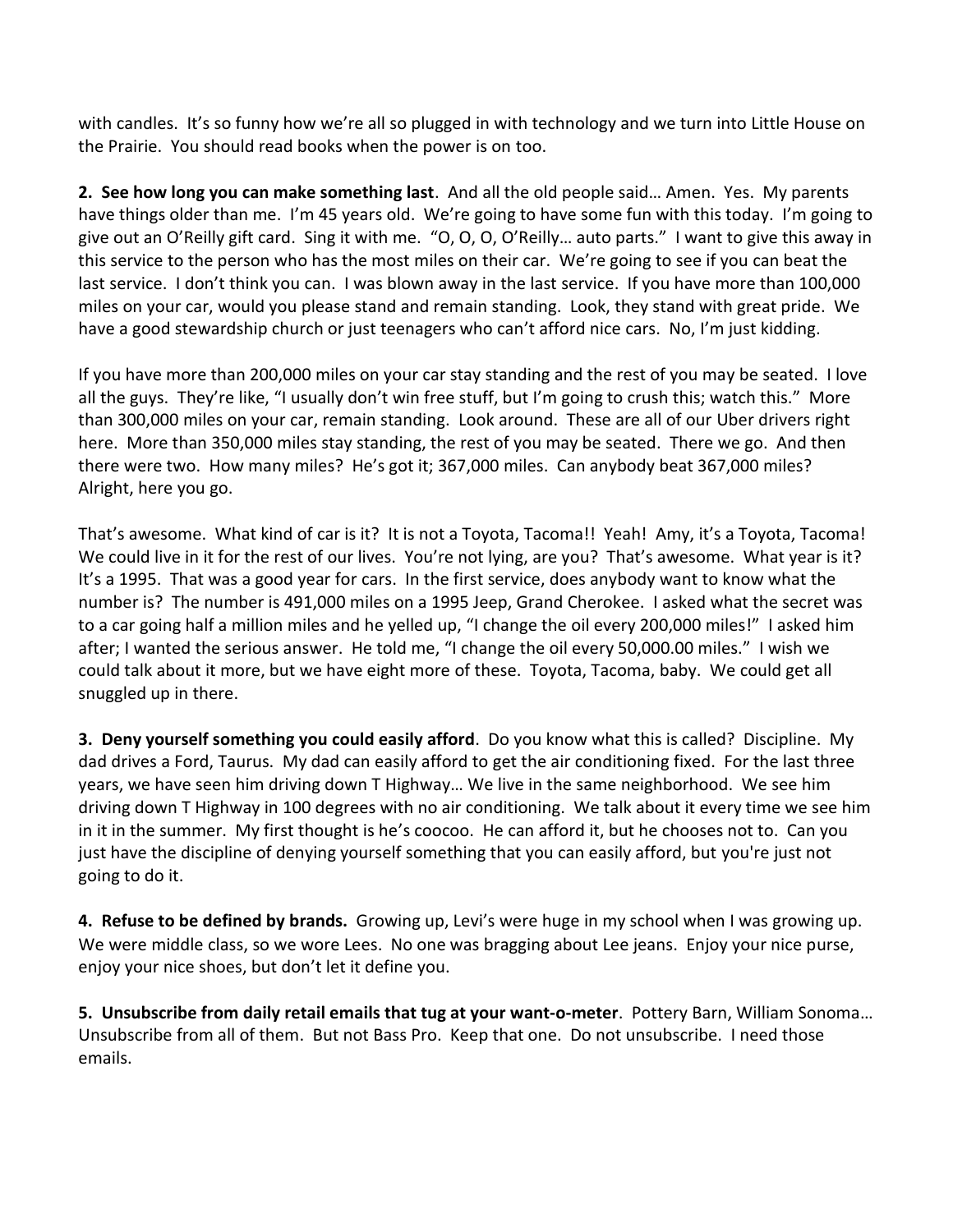Understand this about marketing. One of advertising's basic jobs is to make us feel discontented, so we crave stuff whether we need it or not and whether or not it's good for us. Self-acceptance and selfcompassion do not move the merchandise. This is from the book *Emotional Agility* by Susan David. So, what we're confronted with instead are relentless invitations to compare ourselves with others and, inevitably, to come out lacking.

**6. Take your time with large purchases**. No impulse large purchases… unless it's a Tacoma. If it's a Tacoma and it's going to be your house, you could combine some decisions. We need to take our time. I have rarely met someone who rushed to a decision and was then like, "Man, that was a great decision."

The first pastor I worked for bought this massive vehicle. Those were the days they sent payment books. Remember that? I was there. He was already kind of bored with the truck by the time he got the payment book. They wait a month to send you the payment books. When he got the payment book, he was like…

**7. Plan on emergencies**. Look at this. *"Four in 10 adults, if faced with an unexpected expense of \$400, would either not be able to cover it or would cover it by selling something or borrowing money."* – Report on the Economic Well-Being of U.S. Households in 2017.

Be prepared. After you earn and give, get that emergency account going. Save; have some money set aside so you don't have to be stressed when the car breaks down.

**8. Avoid debt when possible**. Control debt when necessary. We can all sing the song, "Debt is dumb, debt is dumb, debt is dumb…" But we all know not all debt is created equal. So, your house is different than a student loan or car debt, but really, when we talk about controlling debt and we talk about avoiding debt, what are we primarily talking about? Credit cards. Cut them up. If you can't pay them off at the end of the month, get rid of them. Control it. Some of you in here have a very successful business going right now and you took out a small business loan to make that happen. Control that; be a good steward. Pay back what you owe.

Others of you don't need to take out a student loan for an undergraduate degree if the income on the other side of that degree is going to be very low. But maybe, for the last couple of years of medical school, you can do that because you're going to be paying that off quickly. So, not all debt is the same. So, avoid it when possible. Control debt when necessary. The rich rule over the poor and the borrower is a servant to the lender. We do not want to be a servant to money. Jesus said, "You can't serve God and money. You will end up loving the one and hating the other."

**9. When you come into extra money, make helping someone your first thought.** When you come into extra money, make helping someone else, not buying an extra for yourself, your first thought. Some of you are like, "Do I have to do all ten of these?" Pick one. Like keep driving that thing. Pick a couple. Talk about a couple over lunch as a family.

**10. Adjust your lifestyle to match your employment decisions and don't ask others to sacrifice in areas you won't**. By that what we mean… There are some of you in here that have made this great